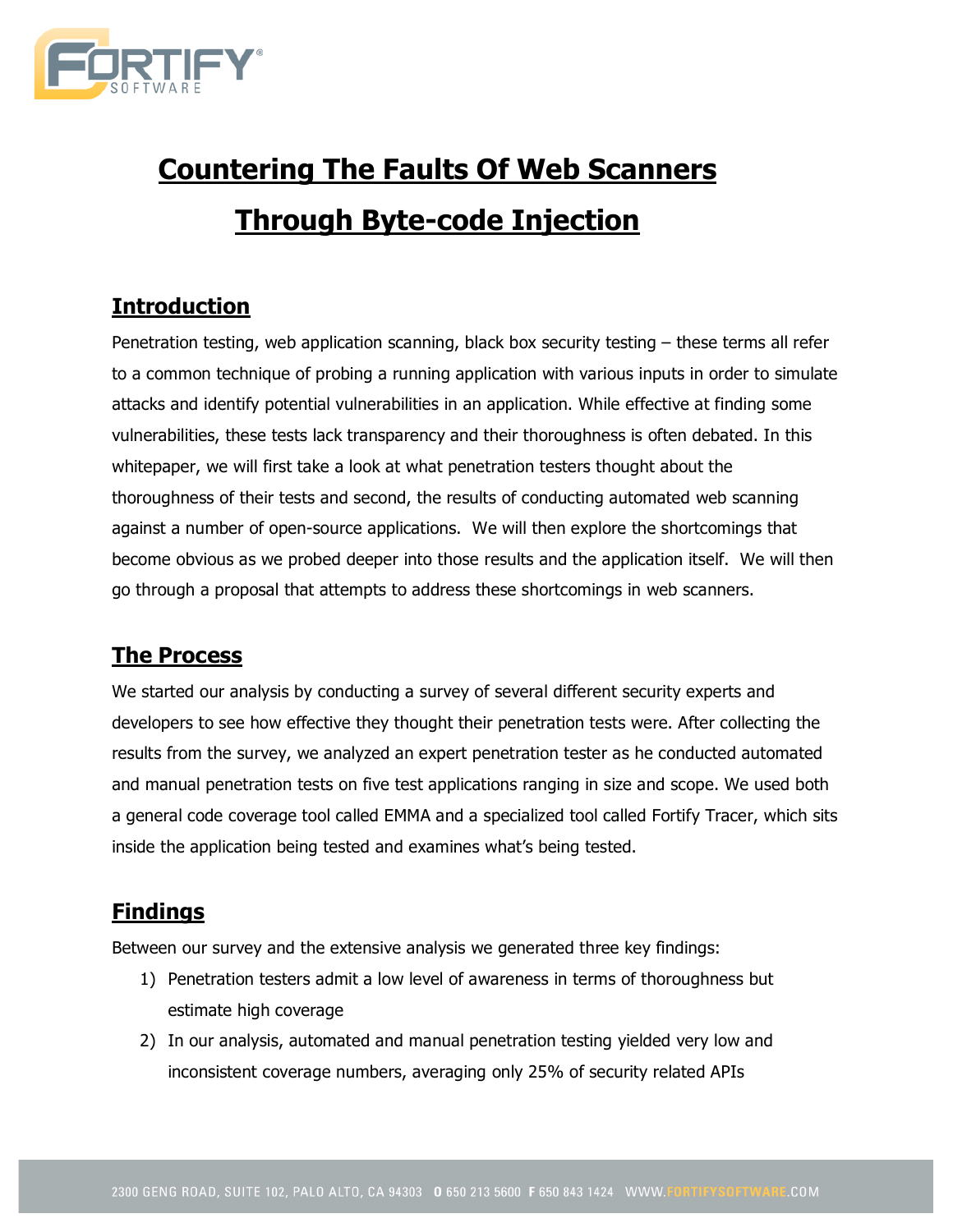3) Even when a penetration test reached a portion of an application, it often failed to identify a critical vulnerability

## **Finding 1: Penetration Testers admit a low level of awareness in terms of thoroughness but estimate high coverage**

The nature of black box security tests is such that the test operates outside the application, with no knowledge of the internal code structure or how data flows throughout the application. As a result, there is an inherent lack of information about what is taking place and how thorough the test really is. We wanted to get a sense for how confident security experts were in the tests they conducted. We surveyed experts at various organizations and asked them several questions about the penetration tests they conducted on their applications. The questions that generated the most insightful answers were:



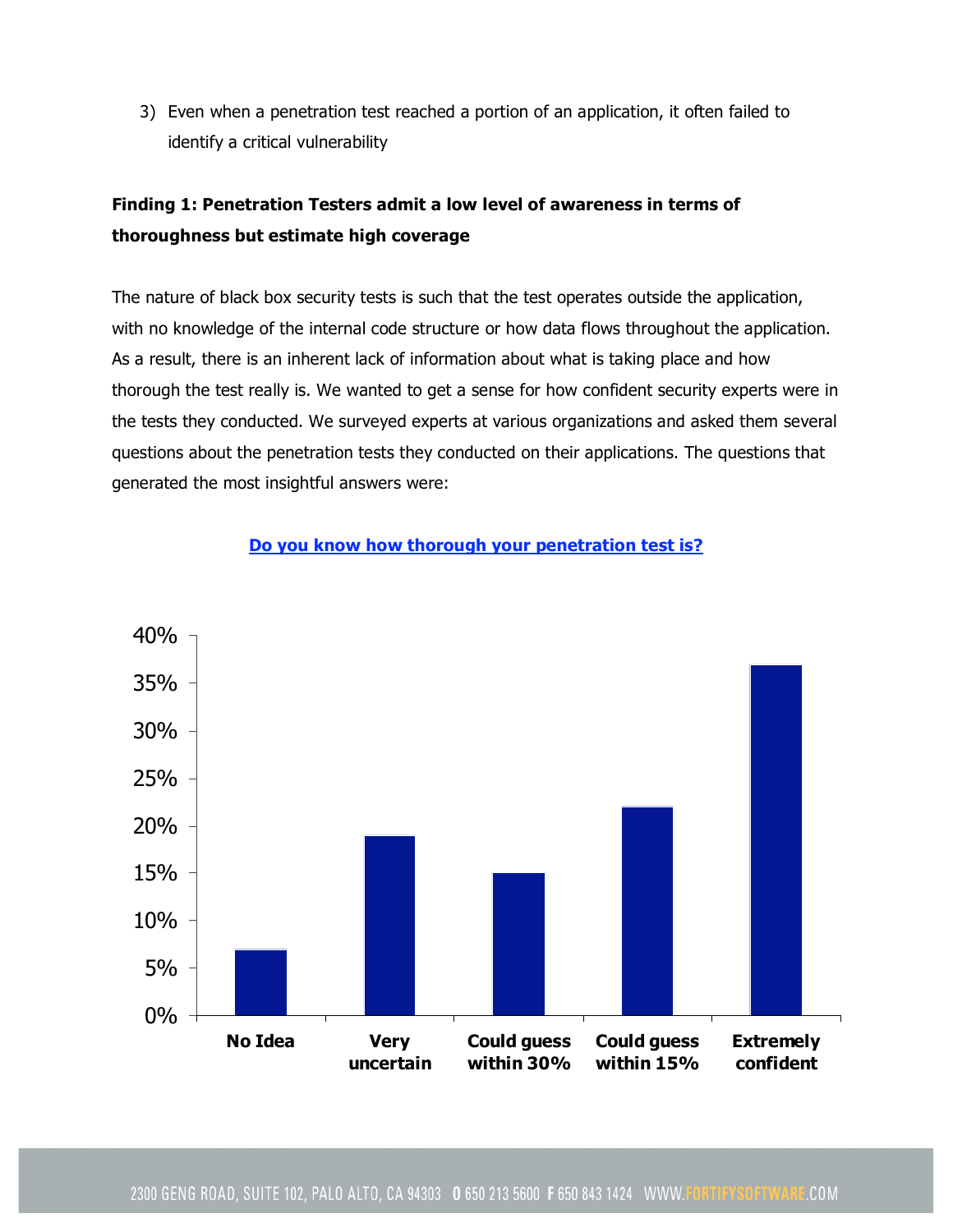The answers were fairly split with only 37% saying they were extremely confident, the remainder acknowledging they were not confident to a reasonable degree, and over a quarter saying they were very unaware. The next question forced the respondents to estimate the percentage of their application they were able to test when conducting a black box test.

If you had to estimate, what percentage of the security APIs do you think your test hit?



Almost 50% of the respondents estimated that their penetration tests were able to reach at least 80% of their application's security related APIs, and the majority believed they could hit over 61%. We were surprised by how many people believed strongly in the thoroughness of their penetration tests and wanted to investigate these claims. While nobody actually currently tracks these statistics on individual application, we conducted penetration tests using two of the most common commercial web application vulnerability scanners on a number of open source applications by using a standard code coverage tool called EMMA, and a specialized tool called Fortify Tracer that analyzes coverage of security critical functions within an application.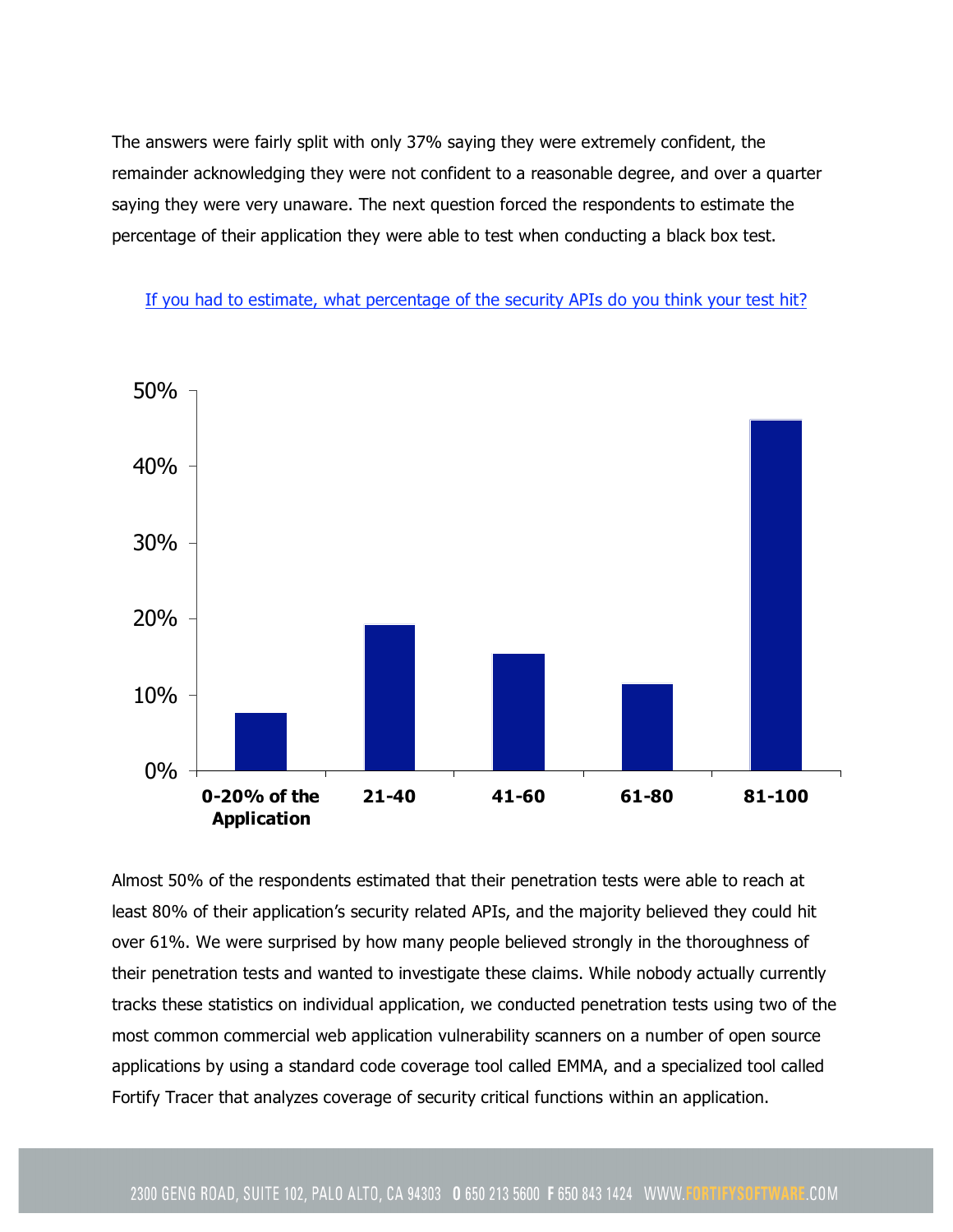### **Finding 2**: **In our analysis, automated and manual penetration testing yielded low and inconsistent coverage numbers, averaging only 25% of security related APIs**

After instrumenting our test applications with EMMA & Fortify Tracer, we performed multiple penetration test against them using two of the market leading penetration testing tools. While these tools claim to provide thorough scanning capability, we found a noticeable difference in their effectiveness. Below we show the percentage of security critical points that these two penetration testing tools were able to generate on our five test applications. We pointed the tools at our applications and let them run, with no customization or manual work to tailor the test to our application other than specifying login credentials.

| <b>Test Applications</b>  | Coverage %<br><b>Penetration Testing Tool 1</b> | Coverage %<br><b>Penetration Testing Tool 2</b> |
|---------------------------|-------------------------------------------------|-------------------------------------------------|
| Test Application 1        | 42%                                             | 27%                                             |
| <b>Test Application 2</b> | 46%                                             | 10%                                             |
| Test Application 3        | 13%                                             | 8%                                              |
| <b>Test Application 4</b> | 28%                                             | 27%                                             |
| Test Application 5        | 18%                                             | 29%                                             |
| Average                   | 29%                                             | 20%                                             |

# **Coverage of Security Critical Areas**

As you can see, not only are the coverage numbers inconsistent between the two tools (leading one to question their effectiveness), they are extremely low. To some extent this is to be expected, as most companies augment automate testing efforts with manual testing. However, after manual testing the applications, we were only able to increase the coverage by  $-$  on average - a small amount.

## **Coverage of Security Critical Areas**

**With Additional Manual Efforts**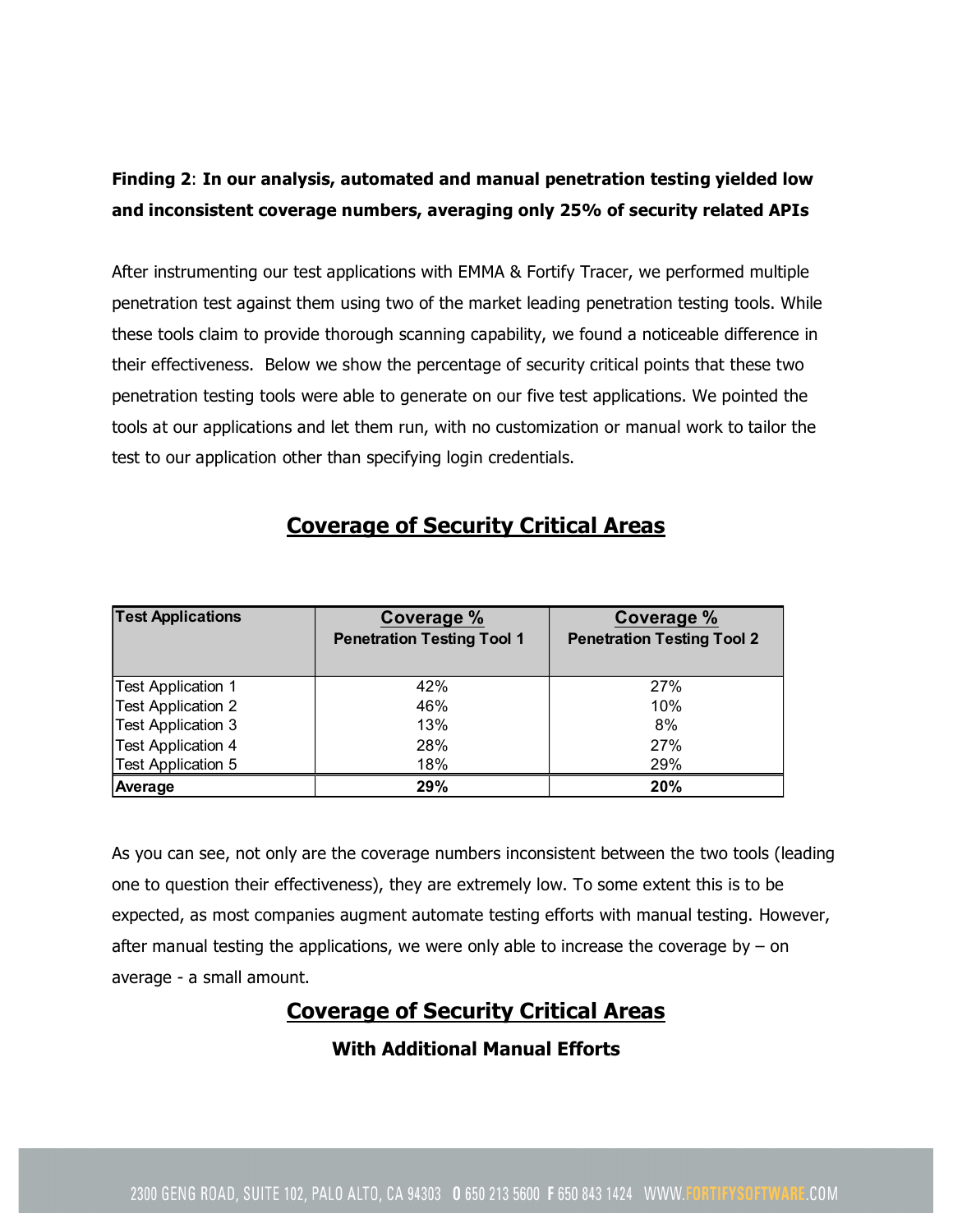| <b>Test Applications</b>  | Coverage %                        | Coverage %                       |
|---------------------------|-----------------------------------|----------------------------------|
|                           | <b>Penetration Testing Tool 1</b> | <b>Additional Manual Efforts</b> |
| Test Application 1        | 42%                               | 55%                              |
| <b>Test Application 2</b> | 46%                               | 49%                              |
| Test Application 3        | 13%                               | 29%                              |
| <b>Test Application 4</b> | 28%                               | 73%                              |
| Test Application 5        | 18%                               | 42%                              |
| Average                   | 29%                               | 50%                              |

| <b>Test Applications</b>  | Coverage %                        | <b>Coverage %</b>                |
|---------------------------|-----------------------------------|----------------------------------|
|                           | <b>Penetration Testing Tool 2</b> | <b>Additional Manual Efforts</b> |
| <b>Test Application 1</b> | 27%                               | 49%                              |
| <b>Test Application 2</b> | 10%                               | 5%                               |
| <b>Test Application 3</b> | 8%                                | 30%                              |
| <b>Test Application 4</b> | 27%                               | 68%                              |
| <b>Test Application 5</b> | 29%                               | 32%                              |
| Average                   | 20%                               | 37%                              |

### **Finding 3**: **Even when a penetration test reached a portion of an application, it often failed to identify a critical vulnerability**

False negatives are a failure to identify a legitimate security issue. We can think of three possibilities why this could happen. The first possibility is pretty obvious: the vulnerabilities that are not found because the penetration test failed to test that area of the application. The second possibility is very interesting – the vulnerabilities that web scanners fail to catch even when they actually reached that area of the application. How could this happen? Some vulnerabilities may be difficult to find using traditional web scanners because they may not display an obvious HTTP response indicating the existence of such vulnerabilities. Examples of this include "blind" injection vulnerabilities that offer very little clue about the existence of the vulnerability. Very often, if a web application configures its error page properly, these tools have difficulty finding these vulnerabilities because they rely on matching the HTTP response with a set known signature  $-$  if a general error page is shown instead, the tools cannot determine the existence of such vulnerabilities. Finally, the third possibility is that web scanners are not capable of finding certain vulnerabilities. Examples include vulnerabilities like privacy violation that may occur when an application needlessly writes social security numbers or credit card numbers to a log file that a regular web administrator may view. Since these types of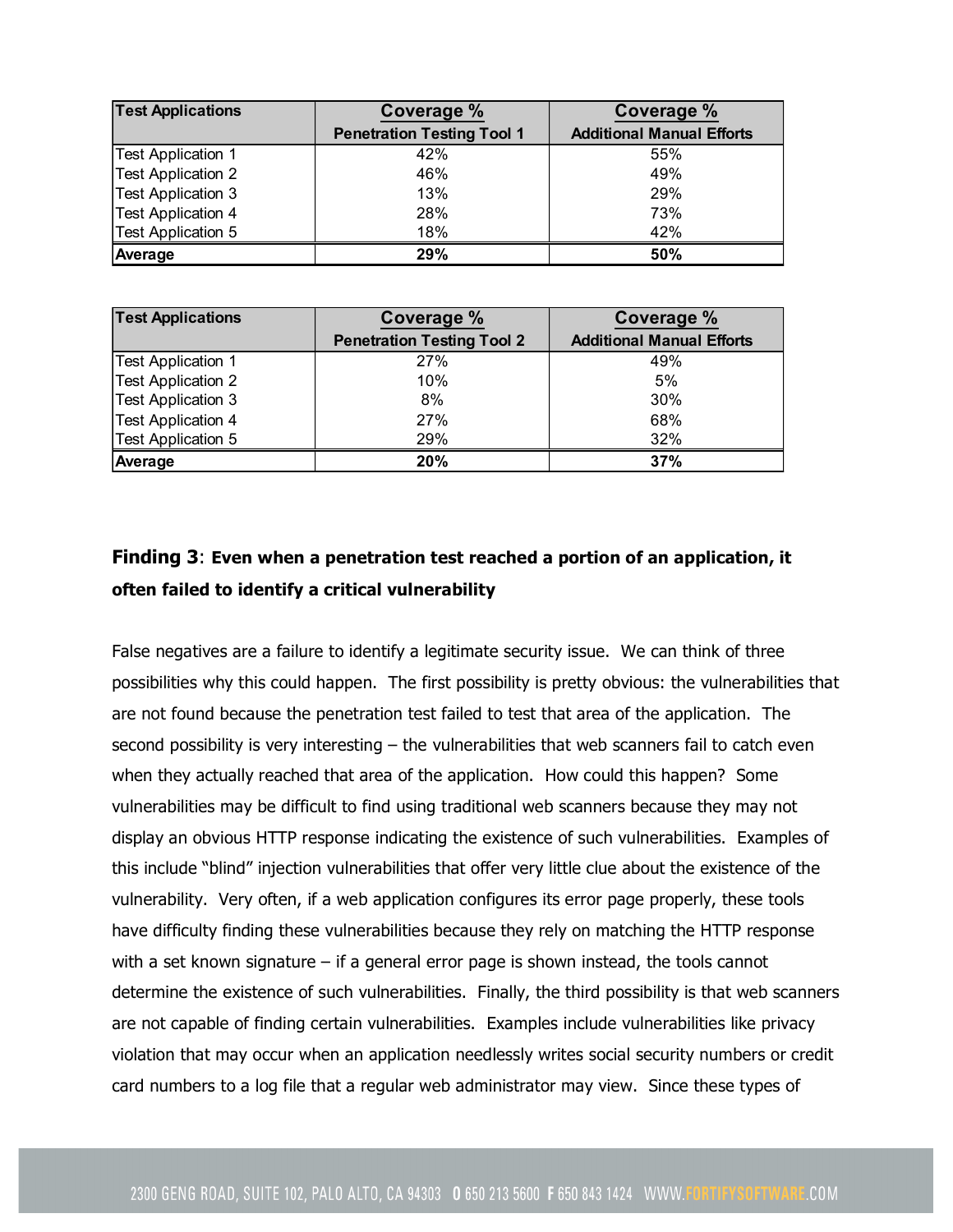vulnerabilities are not possible to determine through the HTTP interface, web scanners simply cannot catch these vulnerabilities.

The first two findings – lack of coverage information & resulting low coverage numbers – are related. Since the testers don't know the coverage of their test, they cannot improve on the test to yield high coverage. The key to solving the lack of coverage information is to gain insight into the application while the tests are running – to understand which areas of the application are being exercised and which parts aren't. Solving the false negative fault of the web scanners also seem to indicate a similar solution  $-$  to gain insight into the application while the tests are running – specifically to monitor security related APIs as they are being exercised. In the next section, we try to solve the faults of web scanners by doing exactly that  $-$  putting monitors inside the application to gain insight into the application while it is running.

## **Proposal: Injecting Monitors Through Byte-code Injection**

The fault and findings that we have uncovered in regard to using these web scanners all seem to share a common theme – lack of information about what is happening inside the application while the tests are running.

Our proposal is this: put "monitors" inside the application to observe the penetration testing. The below is a conceptual model of what this process looks like: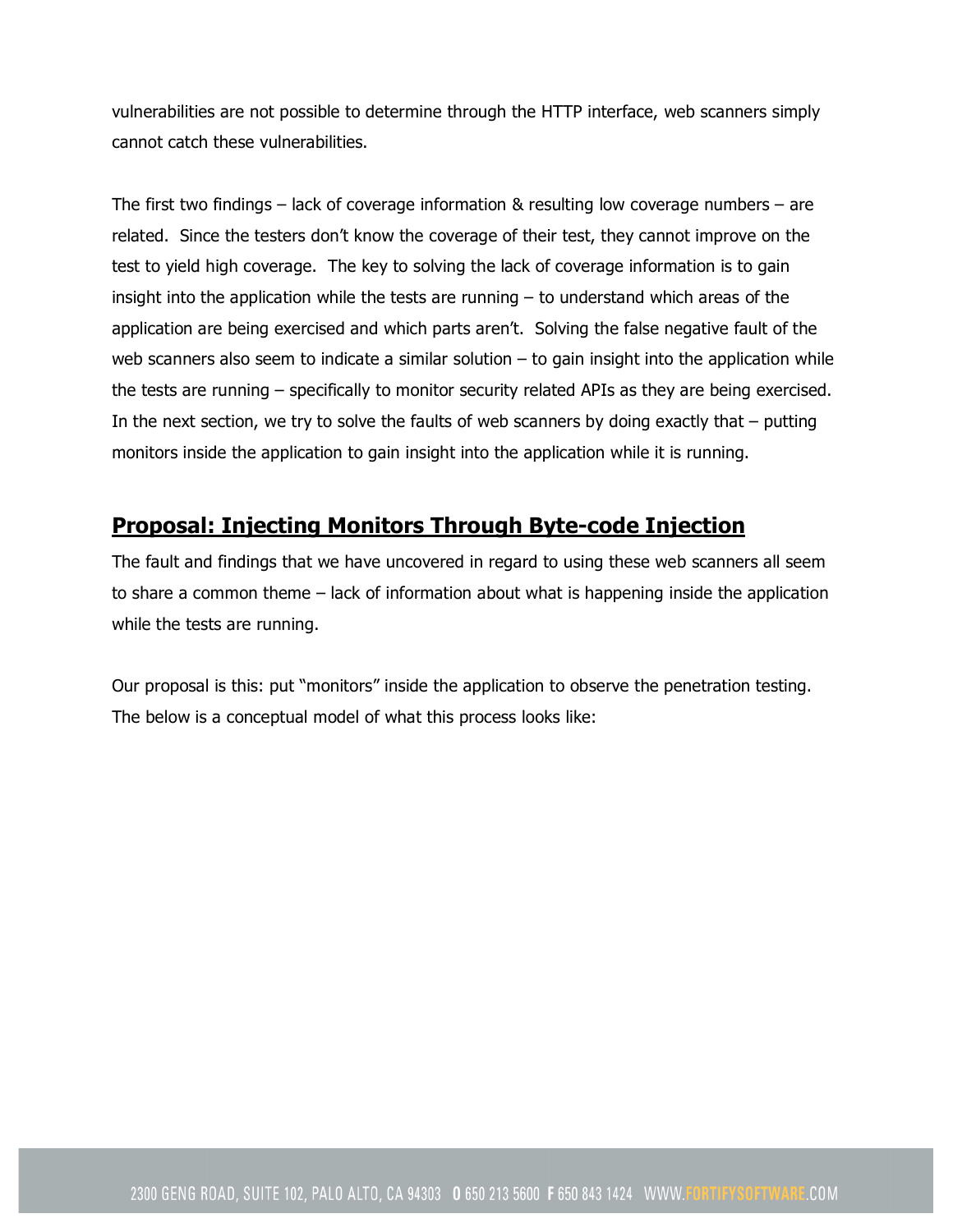

Here, we have monitors looking at both incoming & outgoing traffic through the application, as well as the execution of security critical functions. The monitors are controlled through a centralized 'rules' file for modularity, and the results of what the monitor sees is fed into a 'console'.

In order to make this happen, we need to answer 3 basic questions:

- 1. How do I inject the monitors inside the application?
- 2. Where inside the application do I inject the monitors?
- 3. What should the monitors do?

#### **How do I inject the monitors?**

One way to inject the monitors is the simply put them into the source code of the application, recompile the code, and redeploy the application. But this can be challenging if you don't have the source code or if you don't have a compilable environment.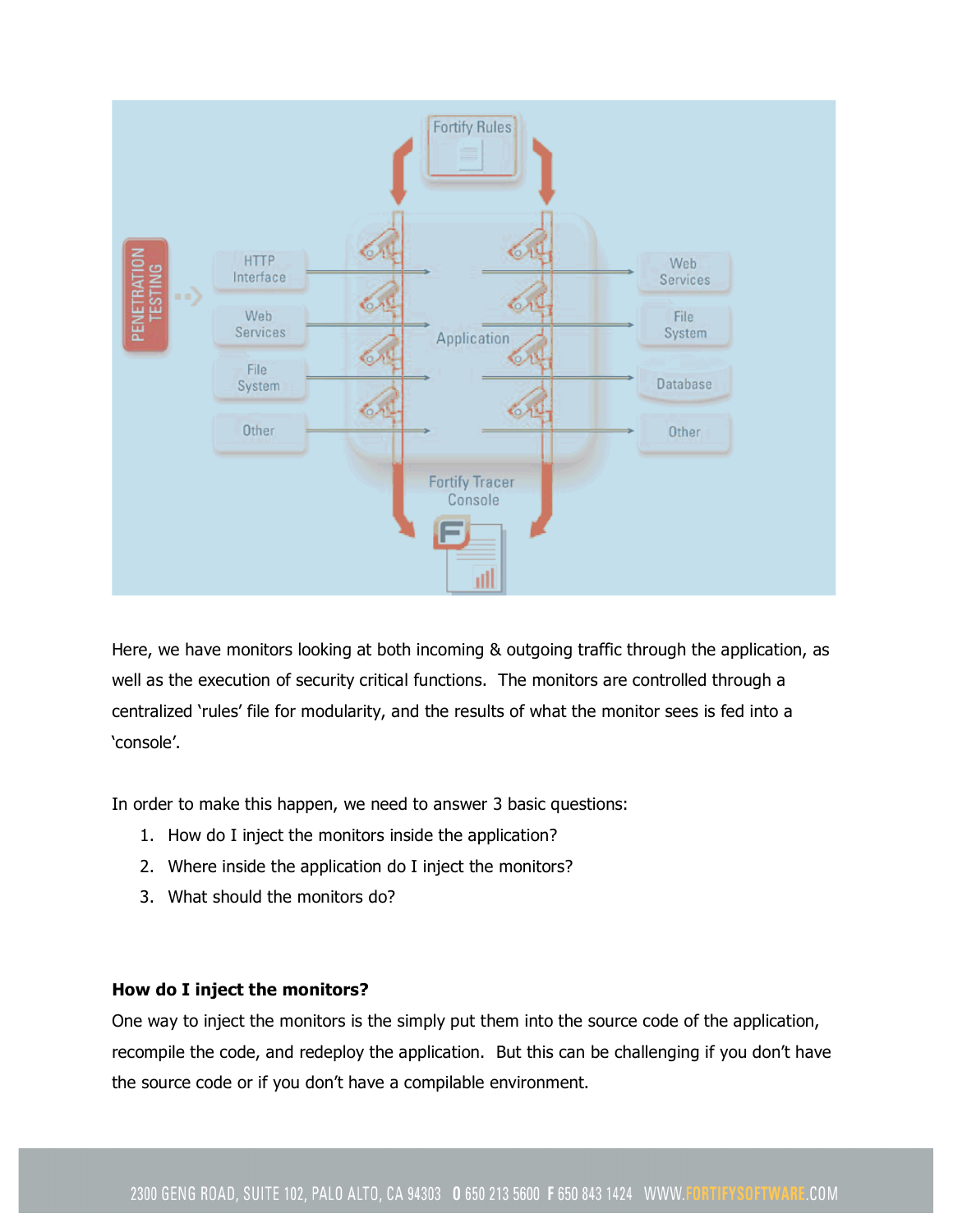On the other hand, it is definitely more feasible to simply have access to a running application – whether that is a WAR file for a Java application or a MSIL dll for a .NET application. Assuming you have access to a running application, what we propose is to inject the monitors through byte-code weaving, using aspect tools using AspectJ for Java and AspectDNG for .NET.

Byte-code weaving takes classes/dlls and "aspects" and weaves them together to produce a binary-compatible .class/dll files that run in any normal Java / .NET environment. An informal description of an aspect is a file that describes a specific point in a program flow, and a body of code that gets executed at that point in time. For example, one aspect file may describe to print some statement to the console (body of code) when a SQL statement is being executed (specific point in a program flow).

#### **Where inside the application do I inject the monitors?**

Let's reflect back to what problems we are trying to solve. The 2 problems we are trying to solve are the following:

- 1. Gain coverage information
- 2. Reduce false negatives

Let's look at coverage. As a tester, you want to ensure that all attack surface exposed is tested. In a web application, you are interested in all areas that read input. In a Java application, they correspond to APIs like "javax.servlet.ServletRequest.getParameter" and its equivalent in various different web frameworks.

Now, let's look at reducing false negatives. Recall the 3 possibilities why web scanners fail to detect vulnerabilities – didn't reach, difficult to detect, impossible to detect. While the existence of monitors cannot directly help the 'didn't reach' situation, it can help the tester become aware of that situation so that they can improve the test to gain better coverage. To combat the "difficult to detect" and "simply cannot detect" causes – we propose to put the monitors directly at all the security related APIs. For "difficult to detect vulnerabilities" such as SQL Injection or Command Injection, the best place to monitor is right at the API call. For SQL Injection, it would be "java.sql.Statement.executeQuery"; for command injection, it would be "java.lang.Runtime.exec". If unfiltered user input reaches these APIs, you don't need to take a look at HTTP response to know that there is a vulnerability – the user is in fact directly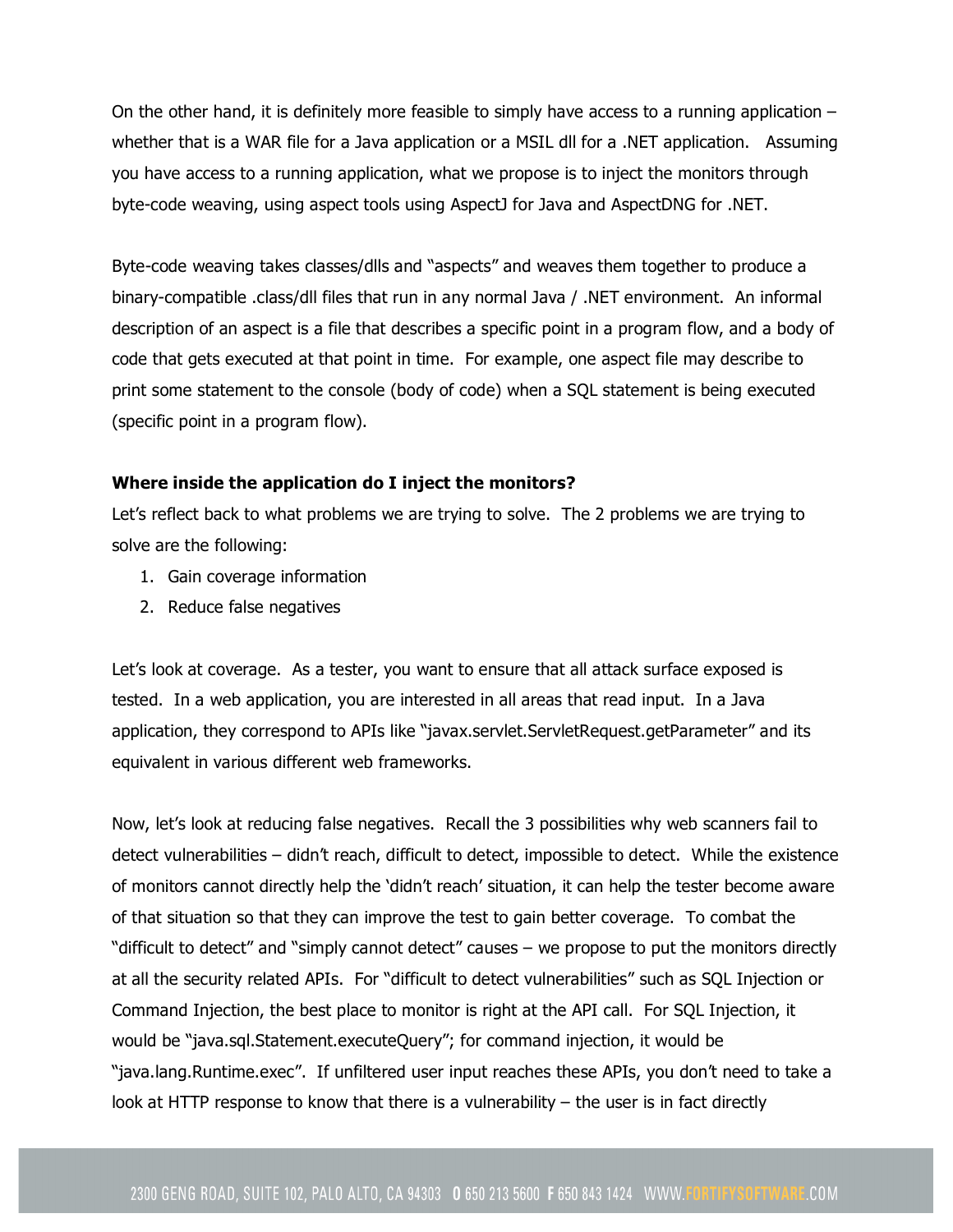manipulating these security sensitive APIs. For previously "impossible to detect" vulnerabilities, we propose the same – put the monitors directly on the relevant API call. For example to detect vulnerabilities such as logging credit card numbers to a log file, we will put monitors directly on the file writing APIs. If what is being written to a file using that API contains credit card numbers, then we flag it as an vulnerability.

#### **What should the monitors do?**

Once the monitors are in place, all we need to do to get coverage information is to signal when the monitor's code is called. This can be as simple as logging the name/location of the monitor that was hit.

To detect whether a vulnerability exists in the area monitored, the monitors need to do some real work, and this depends on the nature of vulnerability that you want to detect. Take the example of SQL Injection. A typical web scanner will send a single quote to attempt to generate an error in the application and look for error messages coming back in HTTP response. Instead, using injected monitors, we can examine the actual argument passed to the executeQuery API. If the sql statement being executed contains an odd number of single quotes, that means that the user's single quote reached into the sql statement without being validated. We can immediately determine that this is a SQL Injection vulnerability. While this is a very simple illustration of what monitors can do, it illustrates a very important point: it is much easier detecting vulnerabilities at the source rather than through the HTTP response.

The main advantage here over the web scanner is the ability to look at the sql statement being executed. If the application has proper error handling mechanism or simply has an error page configured, most web scanners will fail to detect this SQL Injection vulnerability. On the other hand, the monitor will have no trouble determining the existence of this SQL Injection vulnerability.

What about the kinds of vulnerabilities that web scanners simply cannot detect? What should the monitors do to detect these kinds of vulnerabilities? Let's take a concrete example – say that we want to detect instances of privacy violations where credit card numbers are being logged to a file. Since logging a credit card number has no manifestation in the HTTP response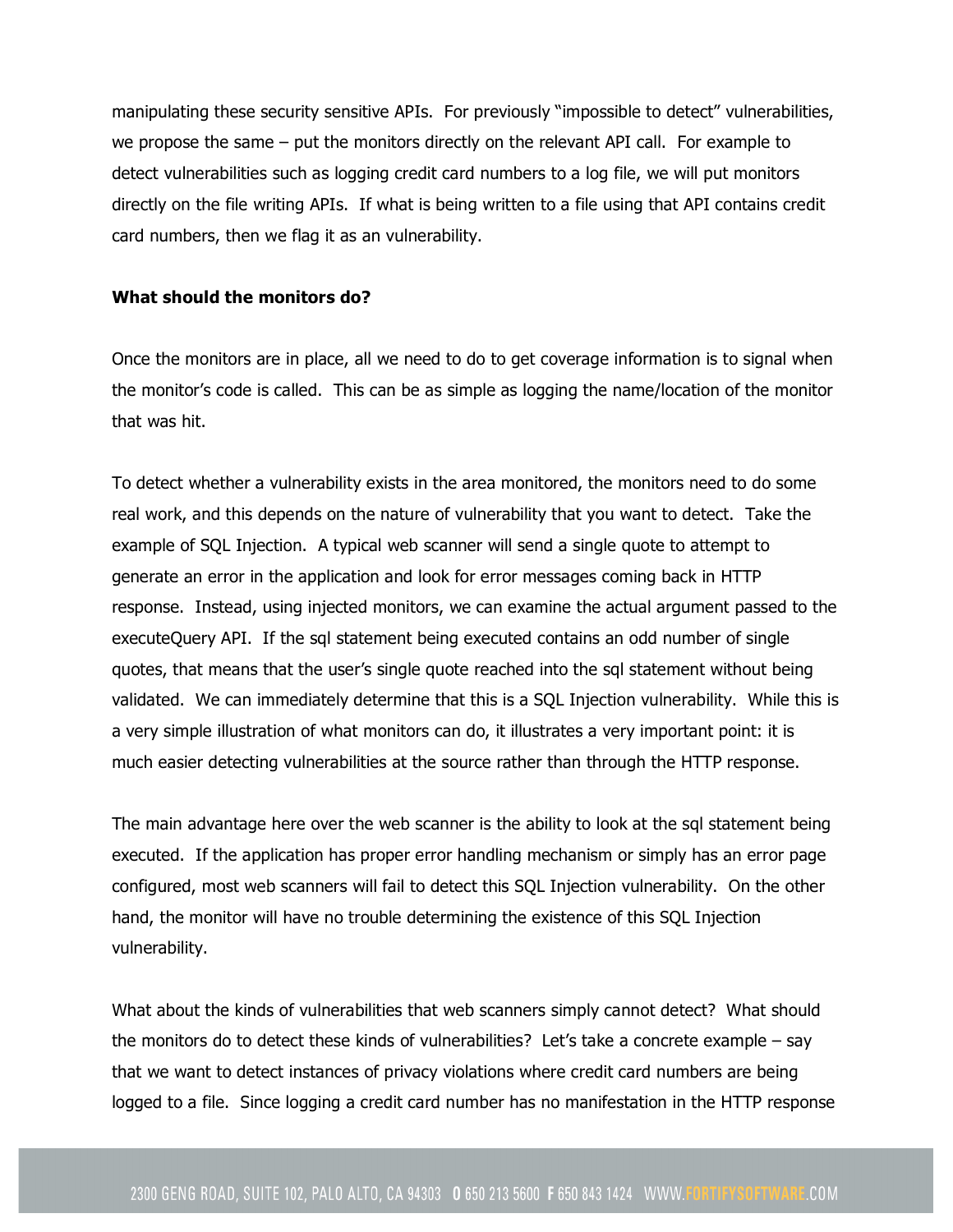stream, there is no chance web scanners can find this vulnerability. The monitor, on the other hand, simply needs to run a regular expression on the argument to a file write API to see whether a credit card number is being written to a log file. Similar to SQL Injection case, the monitor's task is to examine the content of the argument to the API and compare it against its 'ruleset'.

# **Proof Of Concept**

In order to demonstrate this concept, we will go through an actual example. The following is an example of a simple SQL Injection monitor:

```
aspect SQLInjection {
       pointcut sqlExec(String sql):
             call(ResultSet Statement.executeQuery(String))
             && args(sql);
       before(String sql) : sqlExec(sql) {
               checkInjection(sql, thisJoinPoint.getSignature());
       }
       void checkInjection(String sql, Signature sig){
               if(Config.isInIgnoreMode()){
                       return;
               }
               // If there is an odd # of single quotes
               if (sql.split("''').length % 2 == 0) {
                       System.out.println("SQL Injection exists!!!");
               }
       }
}
```
The above SQL Injection aspect does a very simple check – if the sql statement about to be executed has an odd number of single quote, flag it as a SQL Injection vulnerability. The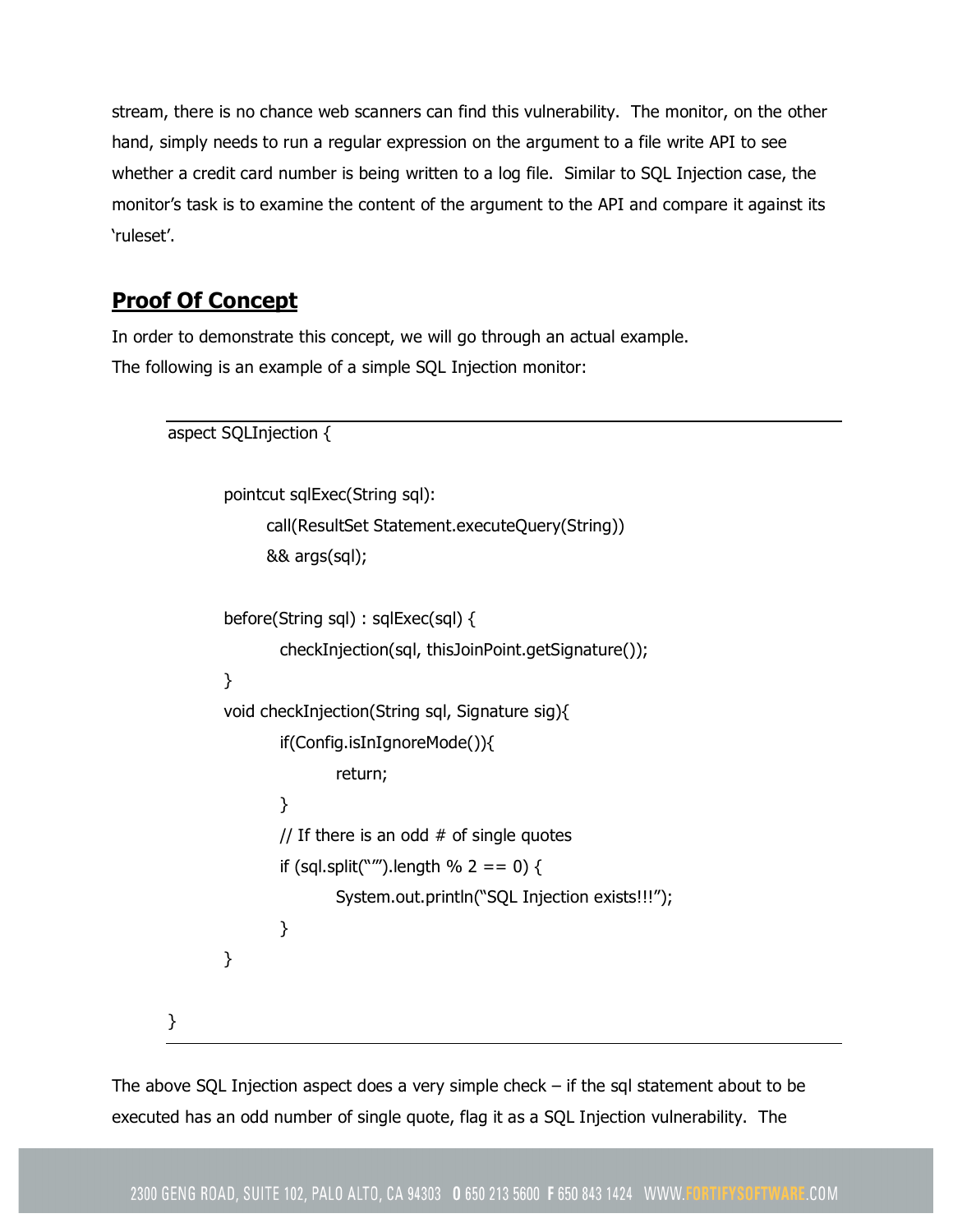location of the monitor is at "call(ResultSet Statement.executeQuery(String))". Right before "executeQuery" method is called, call the "checkInjection" code that looks for SQL injection vulnerability.

To find all input areas to a web application, we have the following aspect:

```
aspect CoverageWebSource
{
  pointcut coverageServletRequest() :
     call(String ServletRequest+.getParameter(..)) ||
     call(Enumeration ServletRequest+.getParameterNames(..)) ||
     call(String[] ServletRequest+.getParameterValues(..)) ||
     call(Map ServletRequest+.getParameterMap(..));
  /*struts*/
  //ActionForm
  pointcut coverageActionForm() :
     call(* ActionForm+.get*(..));
     before() : coverageServletRequest() || coverageActionForm()
     {
       System.out.println("HIT:" + fileName + " " + thisJoinPoint.getSignature() + " " +
thisJoinPoint.getSourceLocation().getLine();
     }
}
```
The above aspect is for illustrative purposes – we should ideally exhaustively put all known APIs to read web input into the above aspect file.

For this proof of concept, we took a simple struts based application called SPLC. When we applied our CoverageWebSource aspect to the sample application, it yielded 45 web input sources. When we ran one of the two most popular web scanners, we were immediately able to tell that it only hit 28 of the web input sources – about 62%. Furthermore, it has missed to identify a SQL Injection vulnerability in the application that the monitors had detected. When